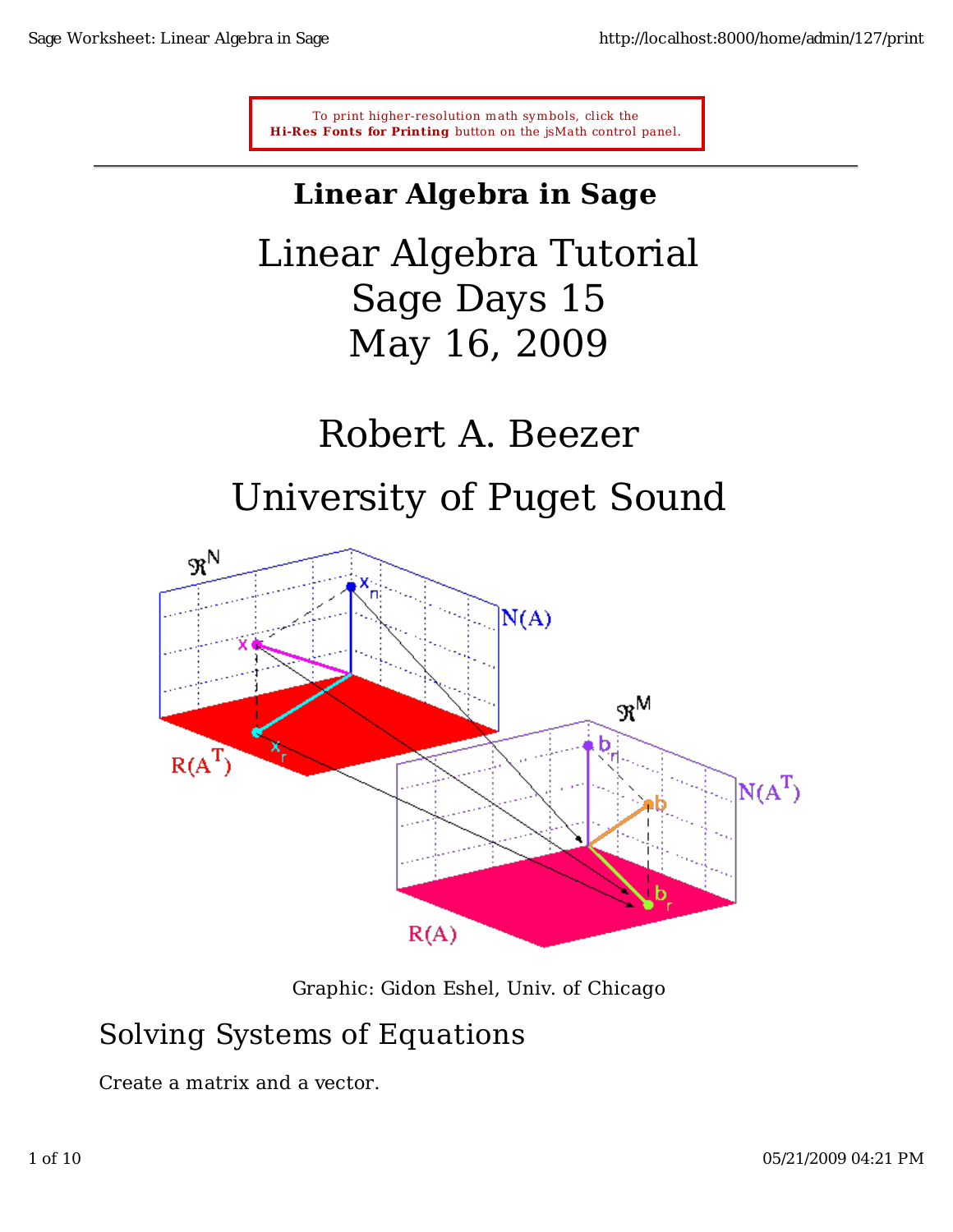A is a 3\times 3 nonsingular matrix.

b is a 3-slot vector.

$$
A = matrix([[2,1,1/3],[-1,6,2],[1/2,1,8]])
$$
  
A

 $b = vector([14/3, 2, -6])$  $\mathsf b$ 

Solve  $Ax = b$ .

Solve commands ("right" is location of solution vector).

A.solve\_right(b)

print A.det() print  $A.det() == 0$ 

A.inverse()

Vectors are rows or columns as appropriate, compute  $A^{-1}b$ 

A.inverse $() * b$ 

Can "divide" by a matrix

 $b/A$ 

R.

b/A.transpose()

Augment and row-reduce

 $R = A$ . augment (matrix(b). transpose())

R.echelon form()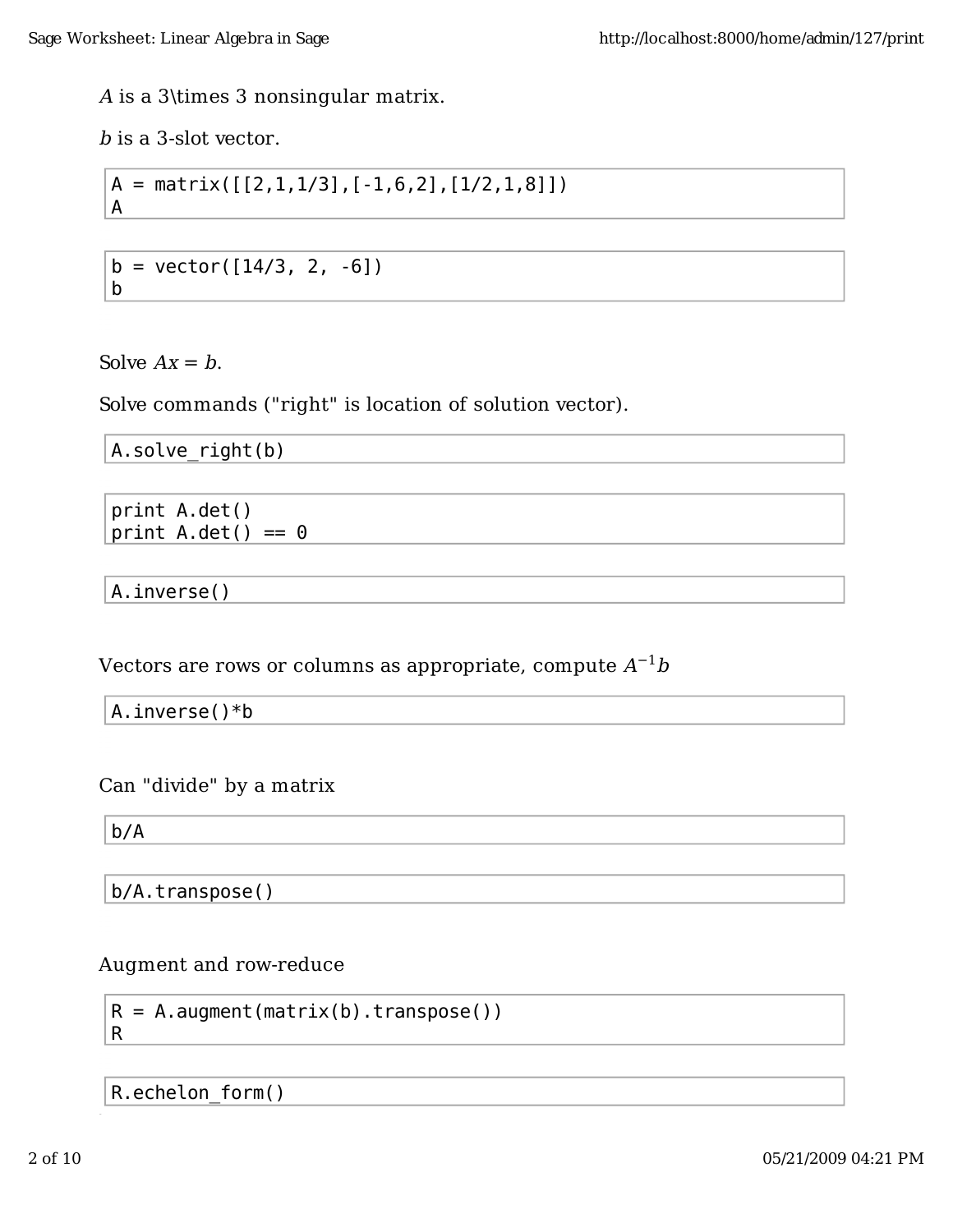# **Properties of Matrices**

B is a 6\times 5 matrix of rank 4 over the rationals Unknown control sequence  $'$   $|QQ'|$ 

```
B = matrix(00.1[10, 0, 3, 8, 7],
[-16, -1, -4, -10, -13],
[-6, 1, -3, -6, -6],
[0, 2, -2, -3, -2],
[3, 0, 1, 2, 3],
[-1, -1, 1, 1, 0]\left| \ \right|B
```
B. right kernel()

B.right kernel().basis()

B.left kernel().basis()

 $B. row space()$ 

```
B. column space()
```

```
print "Rank", B.rank()
print "Right Nullity", B.right_nullity()
print "Columns", B.ncols()
print
print "Rank", B.rank()
print "Left Nullity", B.left_nullity()
print "Rows", B.nrows()
```
C is a random 50\times 50 matrix over Unknown control sequence '\QQ'

```
C = random matrix(QQ, 50, num bound=10, den bound=10)
C
```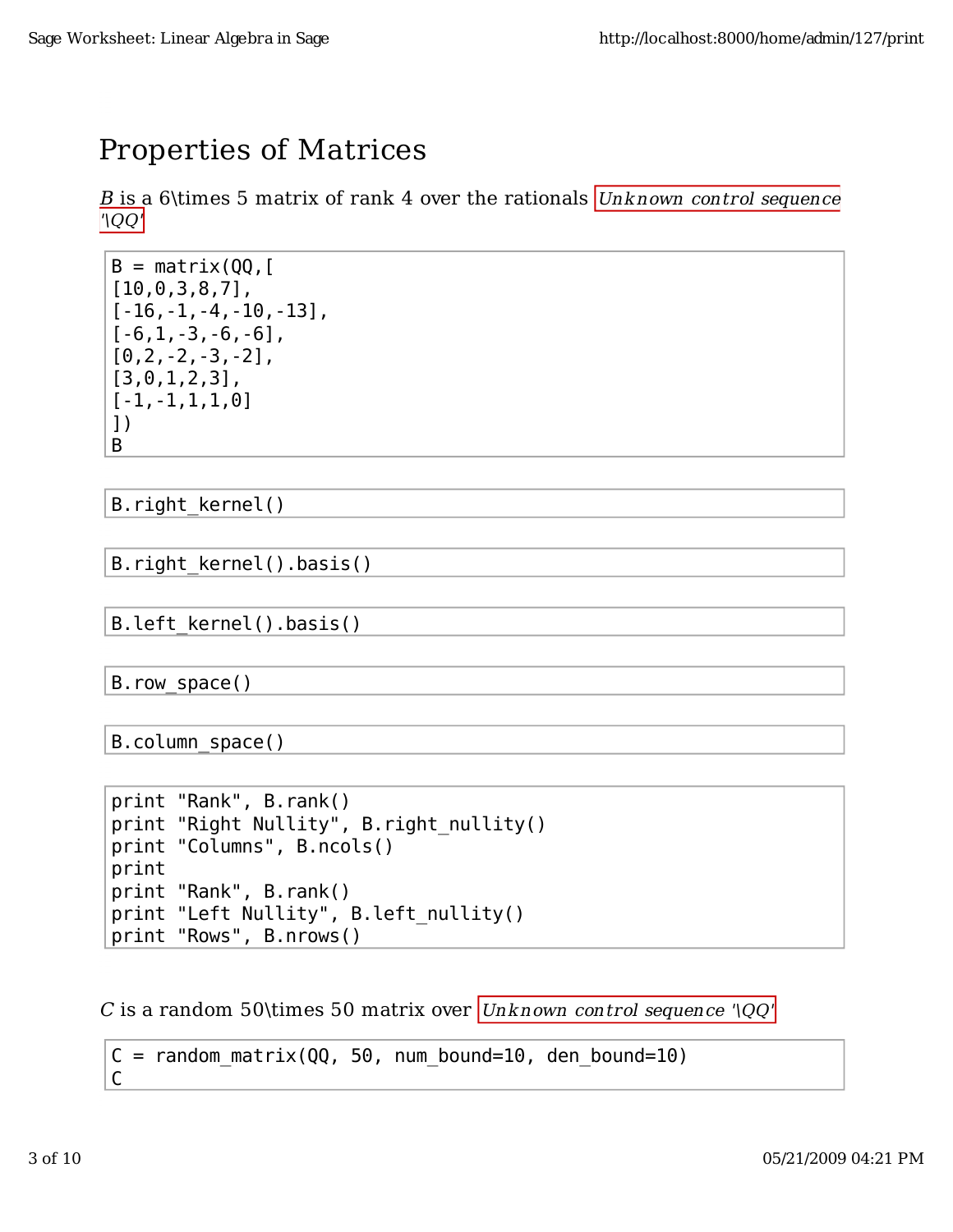### Column 5 of the matrix.

 $C[4]$ 

Python slicing for entries, show() for looks

| $ $ show(C[20:30, 25:35]) |  |
|---------------------------|--|
|                           |  |
| $ C.\det()$               |  |
| C.trace()                 |  |
|                           |  |
| C.norm()                  |  |

## EigenStuff

 $D$  is a 4\times 4 matrix, not diagonalizable

```
D = matrix(QQ, [[-2, 1, -2, -4],[12, 1, 4, 9],
[6, 5, -2, -4],
[3, -4, 5, 10]1)show(D)
```
Build a characteristic polynomial for  $D$  (then simplify)

 $var('t')$  $S = D - t*identity_matrix(4)$ print S print  $p(t)=S.det()$  $p(t)$ 

 $p. find_{root}(-10, 10)$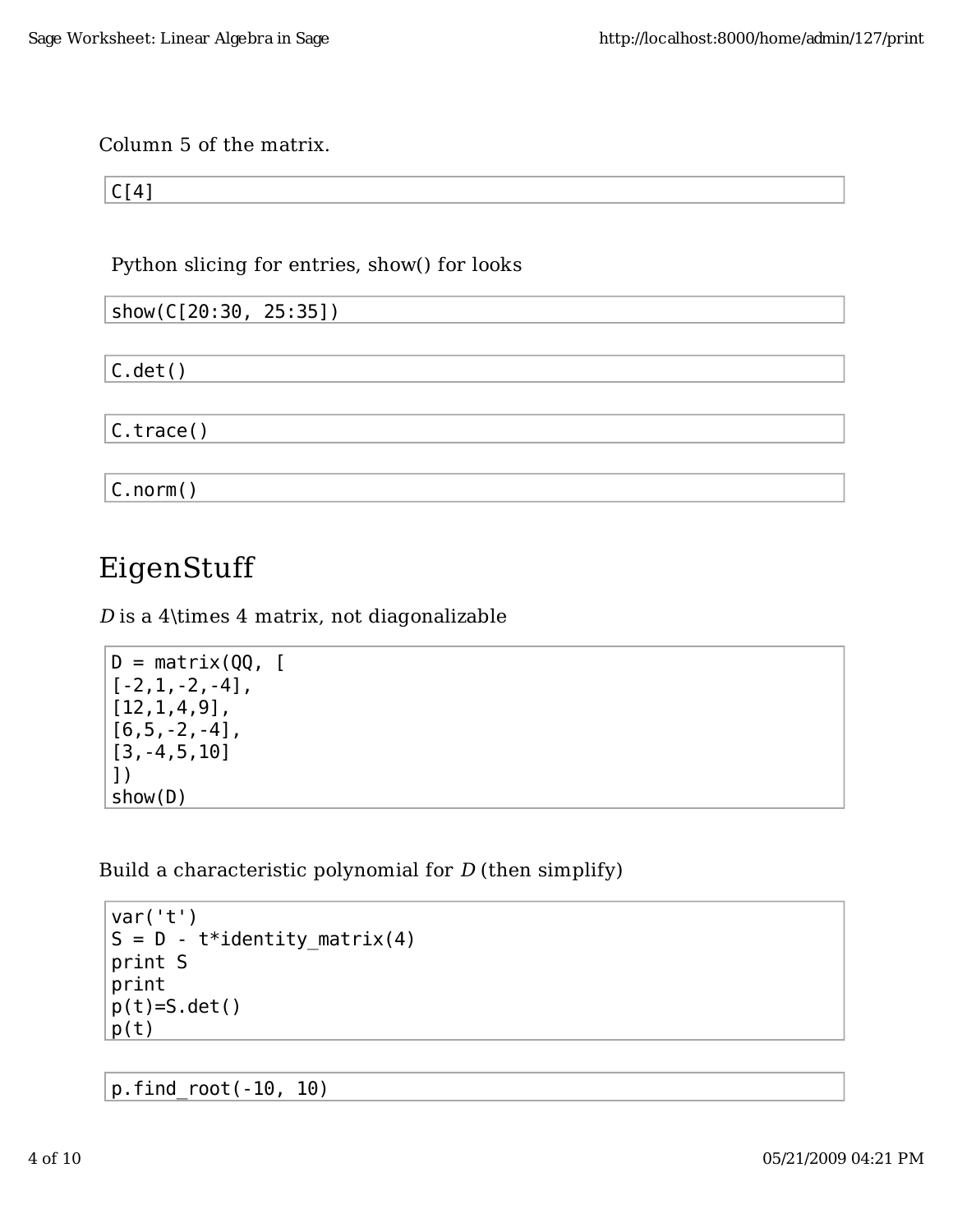$show(p-factor())$ 

Easier, but less instructive\dots

 $q(t) = D \cdot \text{charpoly('t')})$  $\mathsf{q}$ 

D.eigenvalues()

```
diag, evecs = D.eigenmatrix right()print "Diagonal matrix with eigenvalues"
print diag
print
print "Matrix with eigenvectors as columns"
print evecs
```
#### Jordan Canonical Form

```
D.jordan form()
```

```
J, P = D.jordan form(transformation = True)
print J
print
print P
```
Check the results

 $P^{(1)}( -1)*D*P$ 

### Manipulate the basis for the Jordan form representation

```
Q = P.\text{transpose}() . \text{gram\_schmidt}() [0]. \text{transpose}()\overline{Q}
```
Orthogonal?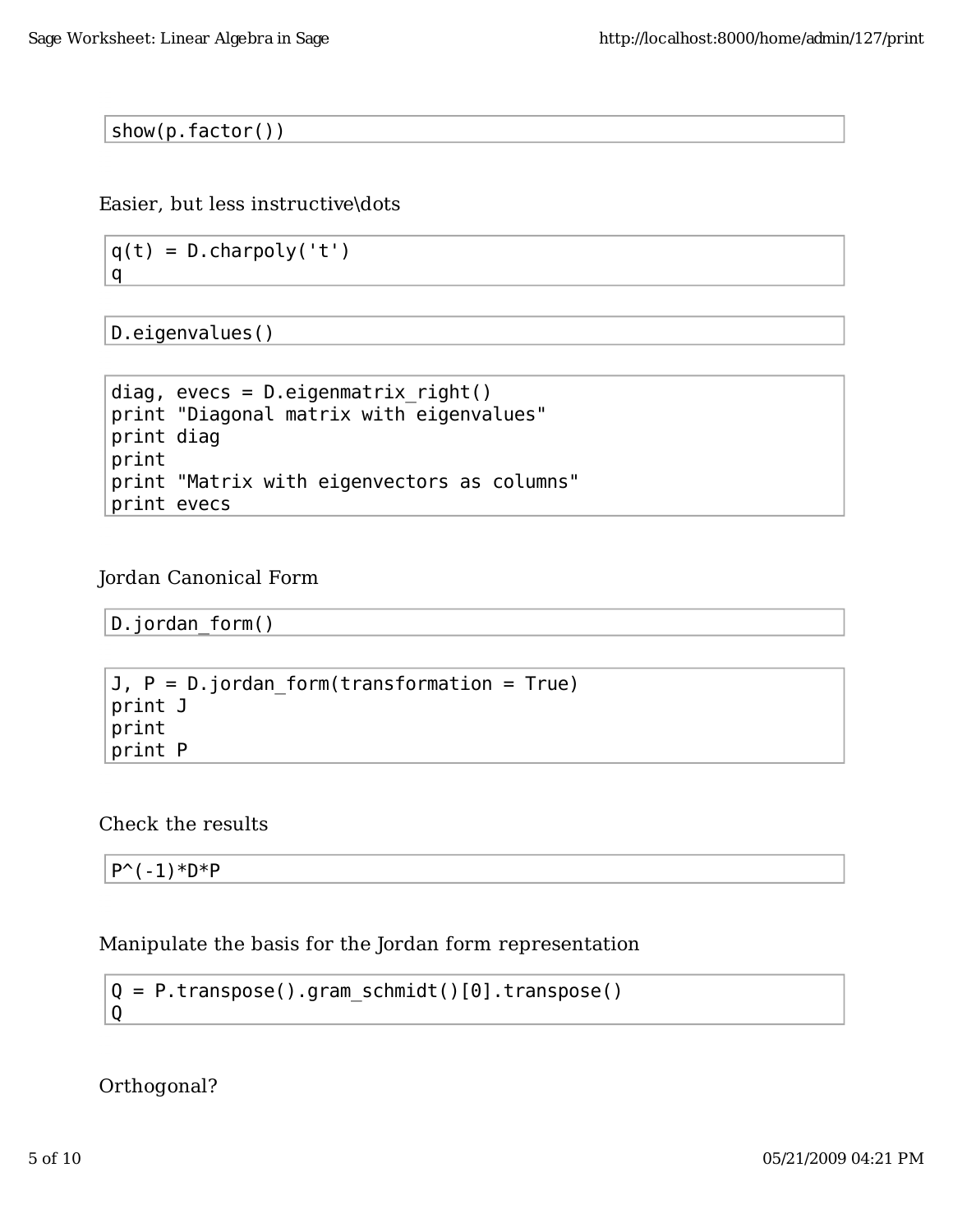Q.transpose() $*Q$ 

Resulting representation?

 $Q^{\wedge}(-1) * D * Q$ 

### Decompositions

LU, QR, SVD, Jordan Canonical Form, Smith Normal Form, Cholesky Decomposition, \dots

Convert D to a matrix E over the reals (double precision), Unknown control sequence '\RR', to obtain QR decomposition

 $E = D$ . change ring (RDF) E.

```
ortho, triangular = E.QR()print "Orthogonal"
print ortho
print
print "Upper Triangular"
print triangular
print
```
Checks

 $(ortho.transpose() *ortho - identity_matrix(4)) .norm()$ 

```
(ortho*triangular - E).norm()
```
### **Vector Spaces**

Sage is so much more than numerical computation.

Can work naturally with vector spaces and modules over a variety of fields and rings.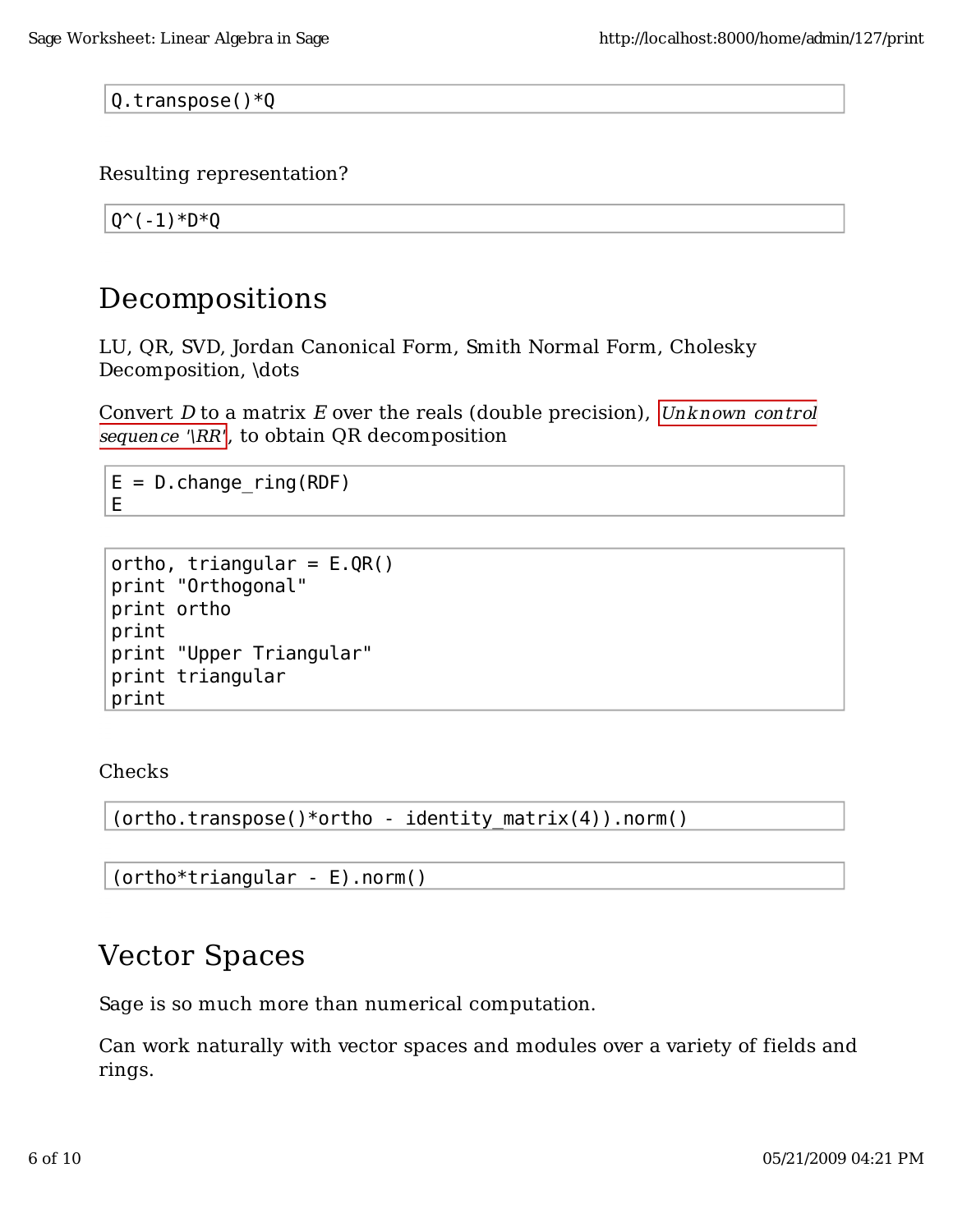### $F.\texttt{&}= FiniteField(3^2)$

F

 $V$  is a 3-dimensional vector space over  $F$ 

 $V = F^3$  $\mathsf{V}$ 

 $V.list()$ 

"Generator" of all 2-D subspaces of  $V$ 

 $subs = V.subspaces(2)$ 

Python "list comprehension"

all subs =  $[U$  for  $U$  in subs]

Grab one of the subspaces, #42

all subs[42]

How many such subspaces?

How many basis matrices in echelon form?

all\_subs[86]

len(all subs)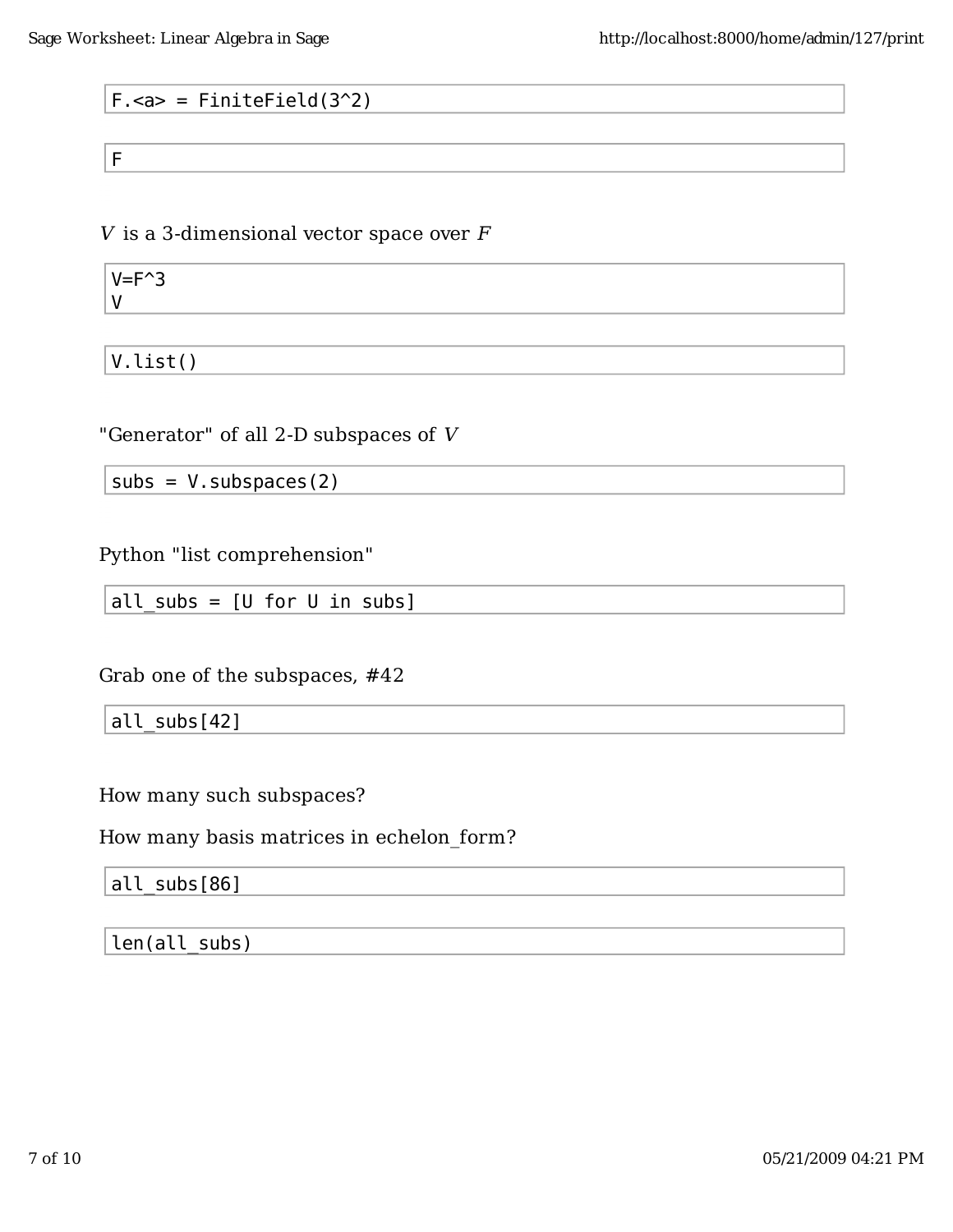$= (3<sup>2</sup>)<sup>2</sup> + (3<sup>2</sup>)<sup>1</sup> + 1$ 

### Accuracy

Octave and Matlab emphasize numerical results - everything is a floating point number.

Their rational form is deceptive. Example by William Stein:

```
octave:1> format rat;
octave:2 > a = [-86/17, 40/29, -68/43, -20/11, -24/17, -1/38, -2/25, 49/17]a = -86/17 40/29 -68/43 -20/11
   -24/17 -1/38 -2/25 49/17
octave:3> rref(a)
ans = 1 0 155/2122 -725/384
      0 1 -152/173 -6553/795
and in Matlab:
>> format rat;
\Rightarrow a = [-86/17,40/29,-68/43,-20/11;-24/17,-1/38,-2/25,49/17]
a = -86/17 40/29 -68/43 -20/11
   -24/17 -1/38 -2/25 49/17
\gg rref(a)
ans = 1 0 13/178 -725/384
    0 1 -152/173 -1426/173
```
Now in Sage: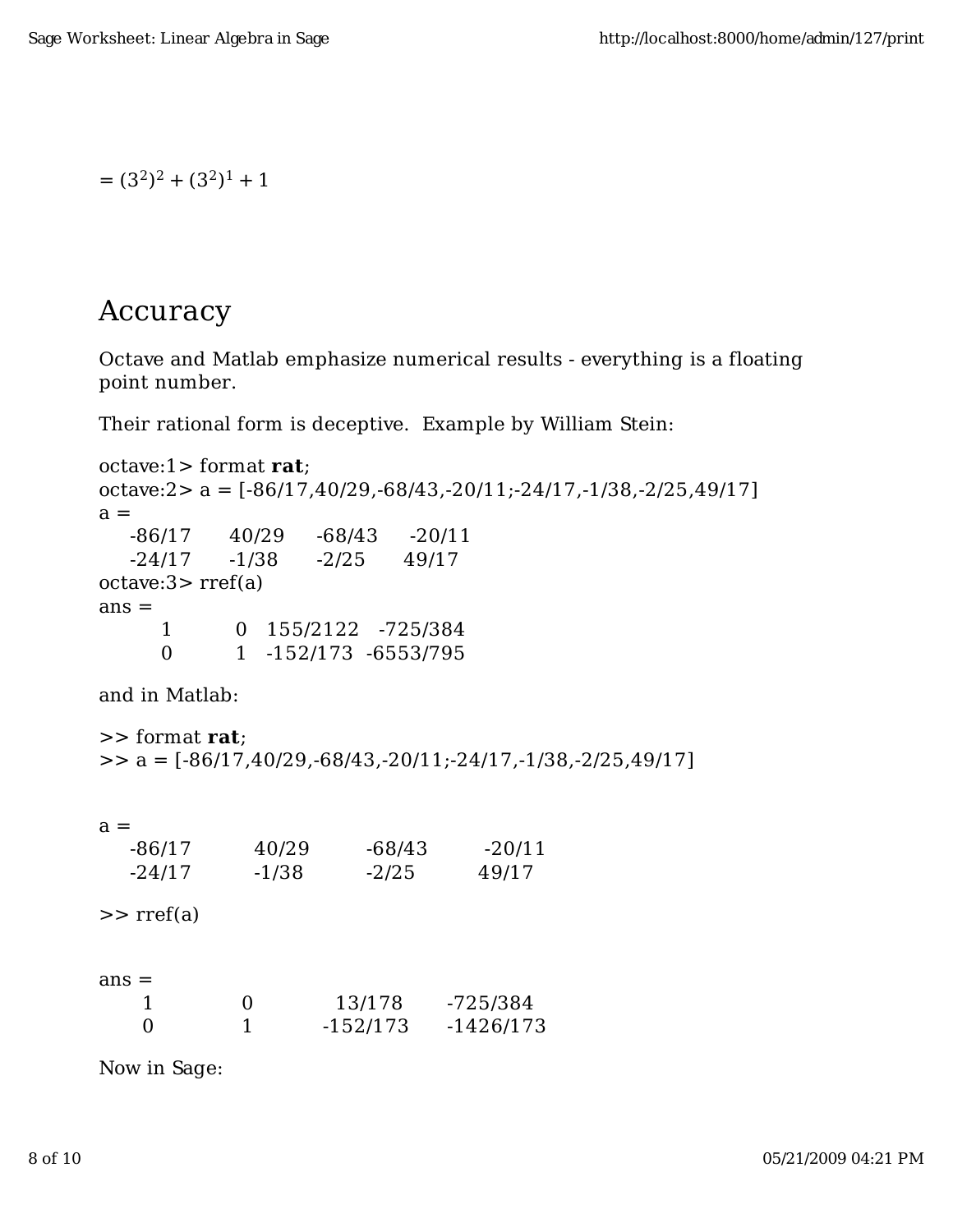```
F = matrix(2,[-86/17, 40/29, -68/43, -20/11, -24/17, -1/38, -2/25,
49/17])
show(F.echelon form())
```
Entry in lower right corner:

print  $N(-6553/795, \text{ digits} = 9)$ , "Octave" print N(-1426/173, digits=9), " Matlab" print  $N(-30037214/3644069, \text{ digits} = 9)$ , "Sage"

# Speed

Matrices with symbolic entries

```
var('x y')n=6entries = [x^i - y^i + i + j for i in range(1,n+1) for j in range(1,n+1)]
G = matrix(SR, n, entries)G
```
 $G. det()$ 

full output.txt

 $G. det() . simplify full()$ 

time  $G.det()$ 

full output.txt

Reals, 53-bit precision

 $H =$  random matrix(RR, 10)  $time H. det()$ 

Reals, 200-bit precision

```
J = random matrix(RealField(200), 10)
time J.det()
```